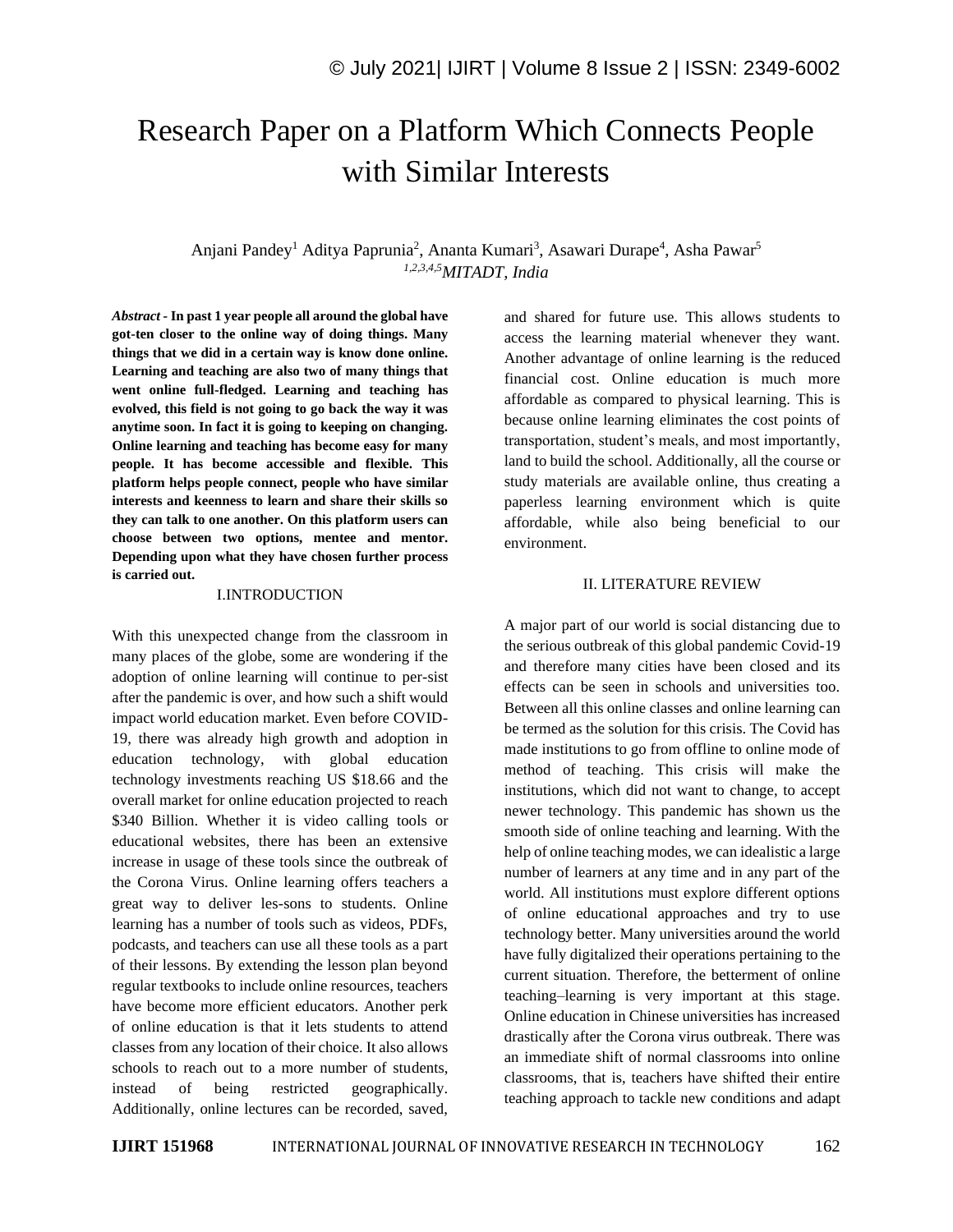to the changing circumstances. During this difficult time, the concern is not about whether online teaching–learning methods can provide good education, it is rather how institutions will be able to adopt this new form of learning in such a large manner. There are many technologies available for online education but sometimes they create a lot of problems. These difficulties and problems associated with modern technology range from network issues to unavailability of technology and so on. Sometimes student find online teaching to be monotonous and not very engaging. Online learning has so much of extra time and freedom that students never find time to do them. Personal attention is also a huge issue faced during online classes. Students want both-way communication which sometimes gets difficult. The learning process cannot reach its complete potential until students practice what they have learnt by themselves. Sometimes, online content is just theoretical and does not allow students the practice required. Mediocre courses are also an issue. Students feel that lack of a good community, too many technical issues, and difficulties in understanding instructor are the major barriers for online classes. In a study, students were found to be insufficiently prepared for handling their work, family, and social lives with their aca-demic lives in an online environment. Students were also found to be under prepared for several online learning competencies. Also, there is a low-level of readiness among the students concerned with the use of Learning Management Systems.



#### III. DIAGRAMS AND FLOWCHARTS



#### IV. WORKING

Mentor – They are the skilled people in the chosen field. They may be Industry professionals, Teach-ers or Other students who are hands-on with the skill.

Mentee- They are the learners. They are the ones seeking help from the mentors. They may be people who have just started to learn a new skill and have some doubts or want to verify what they have leant so far.

First the mentee will be asked to choose the skill which they wish to pursue.

Similarly a Mentor will also be asked about the skill in which they wish to guide a mentee. If a Mentor and a Mentee choose the same skill they will be connected. Once the Mentor and the mentee are connected a video call will be initiated which will last for 5 minutes. The mentee can ask questions to the mentor regarding the skill during this time. Once the call has ended the Mentee can request for the Mentor's details (if the